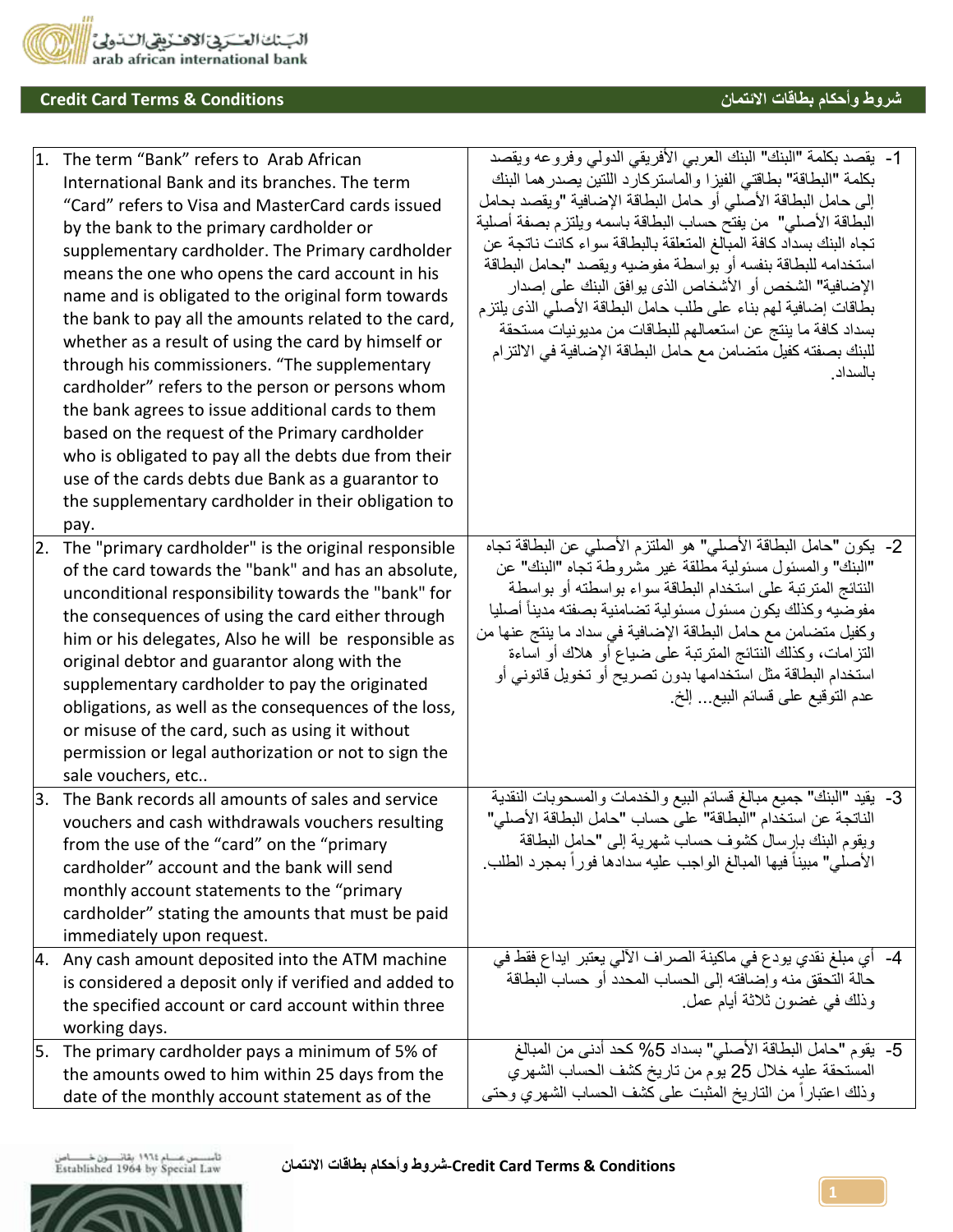

|    | date that is fixed on the monthly statement until<br>the actual payment of the bank's dues.                                                                                                                                                                                                                                                                                                                                                                                                                                                                                                                                                                                                                                                                                                                                                                                                  | تمام السداد الفعلى لمستحقات البنك                                                                                                                                                                                                                                                                                                                                                                                                                                                                                                                                                                                                                                                                                                                            |
|----|----------------------------------------------------------------------------------------------------------------------------------------------------------------------------------------------------------------------------------------------------------------------------------------------------------------------------------------------------------------------------------------------------------------------------------------------------------------------------------------------------------------------------------------------------------------------------------------------------------------------------------------------------------------------------------------------------------------------------------------------------------------------------------------------------------------------------------------------------------------------------------------------|--------------------------------------------------------------------------------------------------------------------------------------------------------------------------------------------------------------------------------------------------------------------------------------------------------------------------------------------------------------------------------------------------------------------------------------------------------------------------------------------------------------------------------------------------------------------------------------------------------------------------------------------------------------------------------------------------------------------------------------------------------------|
| 6. | The cardholder pays the dues of the "bank" either<br>by deduction from his current account or his<br>savings account with the "bank" or cash or cheques<br>drawn on other banks provided that the primary<br>cardholder bears any expenses or commissions in<br>exchange for collecting these cheques, and in the<br>case of payment by cheques the cardholder's<br>liability shall not be discharged from theses debts or<br>any part of it until the collection of the submitted<br>cheques for this purpose take place and added to<br>his account without prejudice of the bank's right to<br>make the necessary clearing between the primary<br>cardholder deposits, accounts, savings certificates,<br>etc. under the bank's position and the amounts due<br>to the bank resulting from the use of the primary<br>card or supplementary card without the need for<br>pledge or assign. | 6- يقوم حامل البطاقة بسداد مستحقات "البنك" إما خصماً على حسابه<br>الجاري أو حسابه التوفير لدى "البنك" أو نقداً أو بشيكات مسحوبة<br>على البنوك الأخر ي على أن يتحمل "حامل البطاقة الأصلي" أية<br>مصروفات أو عمولات مقابل تحصيل قيمة هذه الشيكات وفي حالة<br>السداد بواسطة شيك لا تبرأ ذمة حامل البطاقة من المديونية المستحقة<br>عليه أو أي جزء منها إلا في حالة تحصيل قيمة الشيكات المقدمة منه<br>لمذا الغرض وإضافتها لحسابه هذا دون الاخلال بأحقية البنك في<br>إجراء المقاصة اللازمة فيما يكون تحت يده مستحقاً لحامل البطاقة<br>الأصلي من ودائع وحسابات وشهادات ادخارية وخلافه وبين ما<br>يستحق للبنك من مبالغ ناتجة عن استعمال البطاقة الأصلية أو<br>الإضافية دون حاجة إلى الرهن أوتخصيص                                                                    |
| 7. | In case of any amounts overdue arising from the<br>failure to pay the primary or supplementary credit<br>card dues, the bank has the right, based on the<br>Central Bank of Egypt instructions, to include the<br>customer in the negative lists without prejudice to<br>the bank's right to require a delay fine, and the<br>entire balance resulting from the use of the card<br>becomes due and must be paid in the event of the<br>bankruptcy of the " primary cardholder " or in the<br>event of the death of the primary cardholder, or<br>according to the bank's absolute discretion in<br>breaching the cardholder's terms of use.                                                                                                                                                                                                                                                  | 7-  في حالة وجود أي متأخرات ناشئة عن عدم سداد مستحقات البطاقة<br>الائتمانية الأصلية أو الاضافية فإن للبنك الحق بناء على تعليمات<br>البنك المركزي المصري في إدراج العميل ضمن القوائم السلبية لديه<br>دون الإخلال بحق البنك في اقتضاء غرامة التأخير ويصبح كامل<br>الرصيد الناتج عن استخدام البطاقة مستحق وواجب الاداء في حالة<br>افلاس "حامل البطاقة الأصلي" أو في حالة وفاة حامل البطاقة<br>الأصلي أو حسب تقدير البنك المطلق في اخلال حامل البطاقة<br>بشروط الاستخدام                                                                                                                                                                                                                                                                                         |
| 8. | The card remains the property of "the bank" at all<br>times and the "cardholder" must deliver it to the<br>"bank" upon request and the primary cardholder<br>may at any time revoke this agreement by a written<br>request to the bank and in this case he must re-<br>submit his card and the supplementary card to the<br>bank, and the primary cardholder may, upon a<br>written request from him, cancel the card /<br>supplementary card issued upon his request with<br>the return of their cards to the bank without<br>prejudice to any obligations on the primary<br>cardholder towards the bank from using the card<br>before the date of annulment or Cancel and return                                                                                                                                                                                                           | 8- تبقى البطاقة ملكا "للبنك" في جميع الأوقات ويتعين على "حامل<br>البطاقة" أن يسلمها إلى "البنك" بمجرد طلبها ويجوز لحامل البطاقة<br>الأصلي في أي وقت أن يفسخ هذه الاتفاقية وذلك بطلب كتابي للبنك<br>ويتعين عليه في هذه الحالة إعادة تسليم البطاقة الخاصة به وكذا<br>البطاقة الإضافية إلى البنك كما يجوز لحامل البطاقة الأصلي بناء<br>على طلب خطي منه الغاء البطاقة / البطاقة الإضافية الصادر ة بناء<br>على طلبه مع إعادة تسليم البطاقات الخاصة بهم إلىي البنك وذلك دون<br>اخلال بأية النز امات على "حامل البطاقة الأصلي" نجاه البنك عن<br>استخدام البطاقة قبل ناريخ الفسخ أو الإلغاء وإعادة البطاقة إلىي البنك<br>ويجوز إلغاء وسحب البطاقة في أي وقت بعد ابلاغ العميل كما يجوز<br>له رفض إعادة إصدار أو تجديد أو استبدال أي بطاقة مع إبداء<br>الأسباب ان امكن |

تأسسس عسلم ١٩٦٤ بقائســــون خــــــــــاص<br>Established 1964 by Special Law

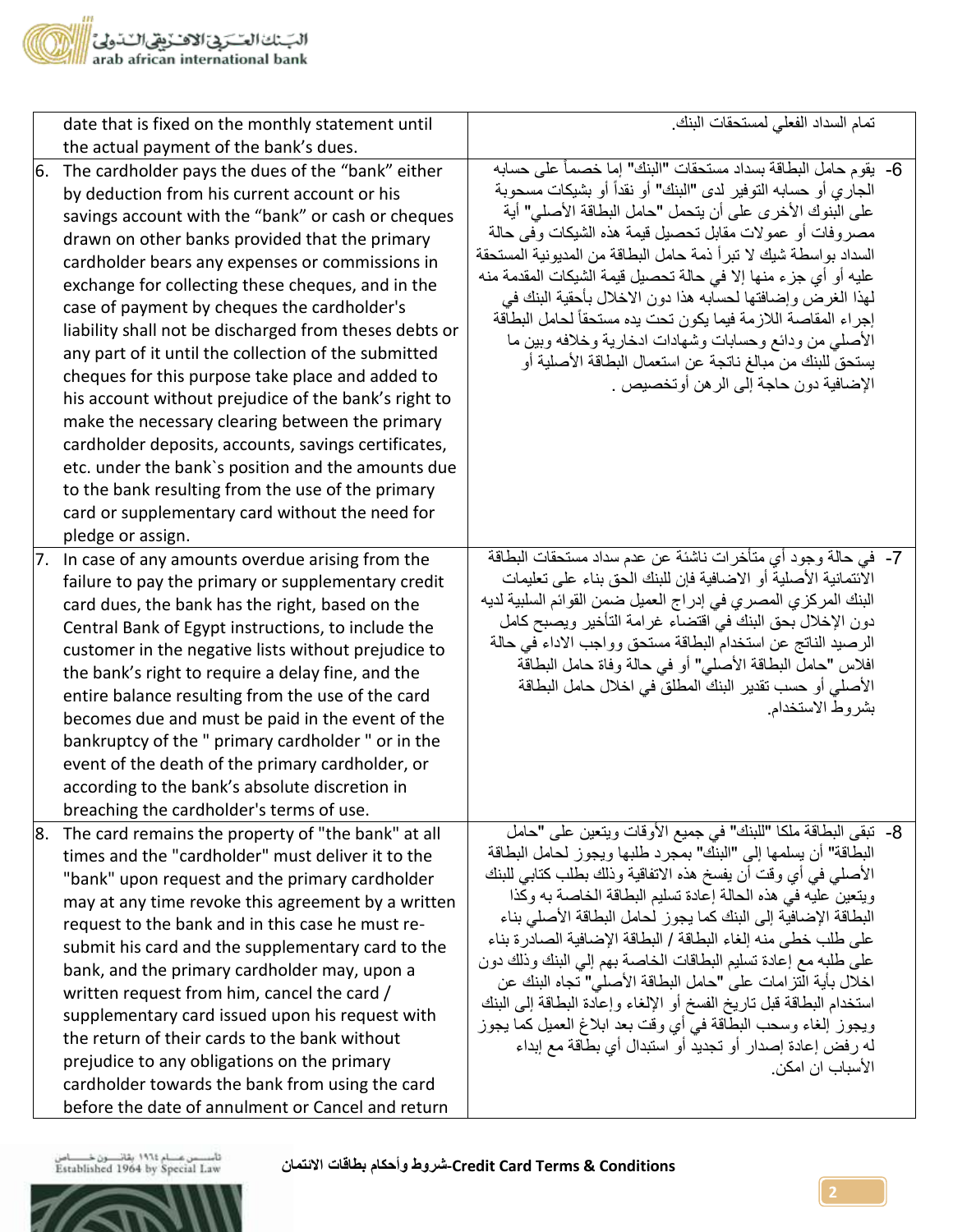| the card to the bank, the bank may cancel and<br>withdraw the card at any time with prior notice,<br>and it may also refuse to reissue, renew or replace<br>any card, giving reasons if possible.<br>9.<br>In case that the card is lost or stolen, the cardholder<br>shall notify the bank by informing the customer<br>service center 19555 inside the Arab Republic of<br>Egypt or number + 20224886679 outside the Arab<br>Republic of Egypt immediately provided that the<br>primary cardholder shall bear any amounts<br>resulting from the use of the card from the date of<br>loss or theft to the date notifying the customer<br>service center.                                               | 9-  في حالة فقدان البطاقة أو سرقتها يلتزم حامل البطاقة بإخطار البنك<br>عن طريق إبلاغ مركز خدمة العملاء 19555 داخل جمهورية<br>مصر العربية أو رقم 20224886679+ خارج جمهورية مصر<br>العربية فورا على أن يتحمل حامل البطاقة الأصلي أية مبالغ تنتج<br>عن استخدام البطاقة من تاريخ الفقد أو السرقة إلى تاريخ ابلاغ<br>مركز خدمة العملاء                                                                                                                                                                                                                  |
|---------------------------------------------------------------------------------------------------------------------------------------------------------------------------------------------------------------------------------------------------------------------------------------------------------------------------------------------------------------------------------------------------------------------------------------------------------------------------------------------------------------------------------------------------------------------------------------------------------------------------------------------------------------------------------------------------------|----------------------------------------------------------------------------------------------------------------------------------------------------------------------------------------------------------------------------------------------------------------------------------------------------------------------------------------------------------------------------------------------------------------------------------------------------------------------------------------------------------------------------------------------------|
| 10. If the merchant issues a refund for a sale made<br>using the card, the bank will add to the card the<br>amount owed upon receipt of the refund value<br>from the merchant, if the refund slip is not issued<br>and sent to the bank, the amount will be fully paid<br>and the cardholder may not consider his claim to<br>the merchant as a basis for set-off or to claim the<br>bank.                                                                                                                                                                                                                                                                                                              | 10-إذا أصدر تاجر قسمية استرجاع مبلغ بخصوص عملية بيع تمت<br>باستخدام البطاقة فإن البنك سيضيف لحساب البطاقة المبلغ المستحق<br>عند استلام قيمة الاسترجاع من التاجر فإذا لم تصدر قسمية استرجاع<br>المعلَّغ وارسلت إلى البنك فإن المعلِّغ يكون مستحق السداد بالكامل ولا<br>يجوز لحامل البطاقة أن يعتبر مطالبته للتاجر أساسا للمقاصنة أو<br>لمطالبة البنك                                                                                                                                                                                                |
| 11. The bank does not bear any obligation, claim or<br>expenses that arise as a result of any action or<br>default by an institution or company or any other<br>legal entity subject to the card (and they are called<br>in this agreement the word merchant) and<br>whatever the reason for that and includes, but is<br>not limited to, refusal to accept the card, making<br>any communications, or issuing any statement<br>related, or any defect in the goods or services<br>provided, and the card holder must settle any<br>dispute or claim with any merchant directly without<br>entering the bank in any way and not refrain from<br>paying the amounts due to "the bank" for any<br>reason. | 11-لا يتحمل البنك أي التزام أو مطالبة أو مصروفات تنشأ نتيجة أي<br>إجراء أو نقصير من قبل مؤسسة أو شركة أو أي كيان قانوني آخر<br>قابل للبطاقة (ويطلق عليهم في هذا الاتفاق كلمة تاجر) ومهما كان<br>سبب ذلك ويشمل ذلك على سبيل المثال لا الحصر رفض قبول<br>البطاقة أو إجراء أي اتصالات أو إصدار أي بيان فيما يتعلق بذلك أو<br>أي عيب في البضاعة أو الخدمات المقدمة ويجب على حامل البطاقة<br>أن يسوى أي نزاع أو مطالبة مع أي ناجر مباشرة دون إدخال البنك<br>في ذلك بأي وجه من الوجوه وألا يمتنع عن أداء المبالغ المستحقة<br>"للبنك" لأي سبب من الأسباب. |
| 12. The cardholder agrees not to accept any amounts<br>of money received from an unknown source or<br>doubtful or illegal source, and he must report any<br>deposits of this type.                                                                                                                                                                                                                                                                                                                                                                                                                                                                                                                      | 12-يوافق حامل البطاقة علىي عدم قبول أية مبالغ مالية واردة من مصدر<br>غير معلوم أو مصرد محل شك أو غير قانوني وعليه الإبلاغ عن<br>أي إيداع يجري من هذا النوع.                                                                                                                                                                                                                                                                                                                                                                                        |
| 13. The cardholder declares that all the account<br>statements sent to him by regular or registered mail<br>issued by the bank's records and documents of<br>various types are considered valid and effective                                                                                                                                                                                                                                                                                                                                                                                                                                                                                           | 13-يقر حامل البطاقة بأن جميع كشوف الحساب المرسلة له بالبريد<br>العادي أو المسجل والصادرة من واقع وثائق ومستندات البنك<br>باختلاف أنواعها تعتبر صحيحة ونافذة في مواجهته مالم يعترض<br>عليها كتابيا خلال 15 يوما من تاريخ إرسالها إليه.                                                                                                                                                                                                                                                                                                              |

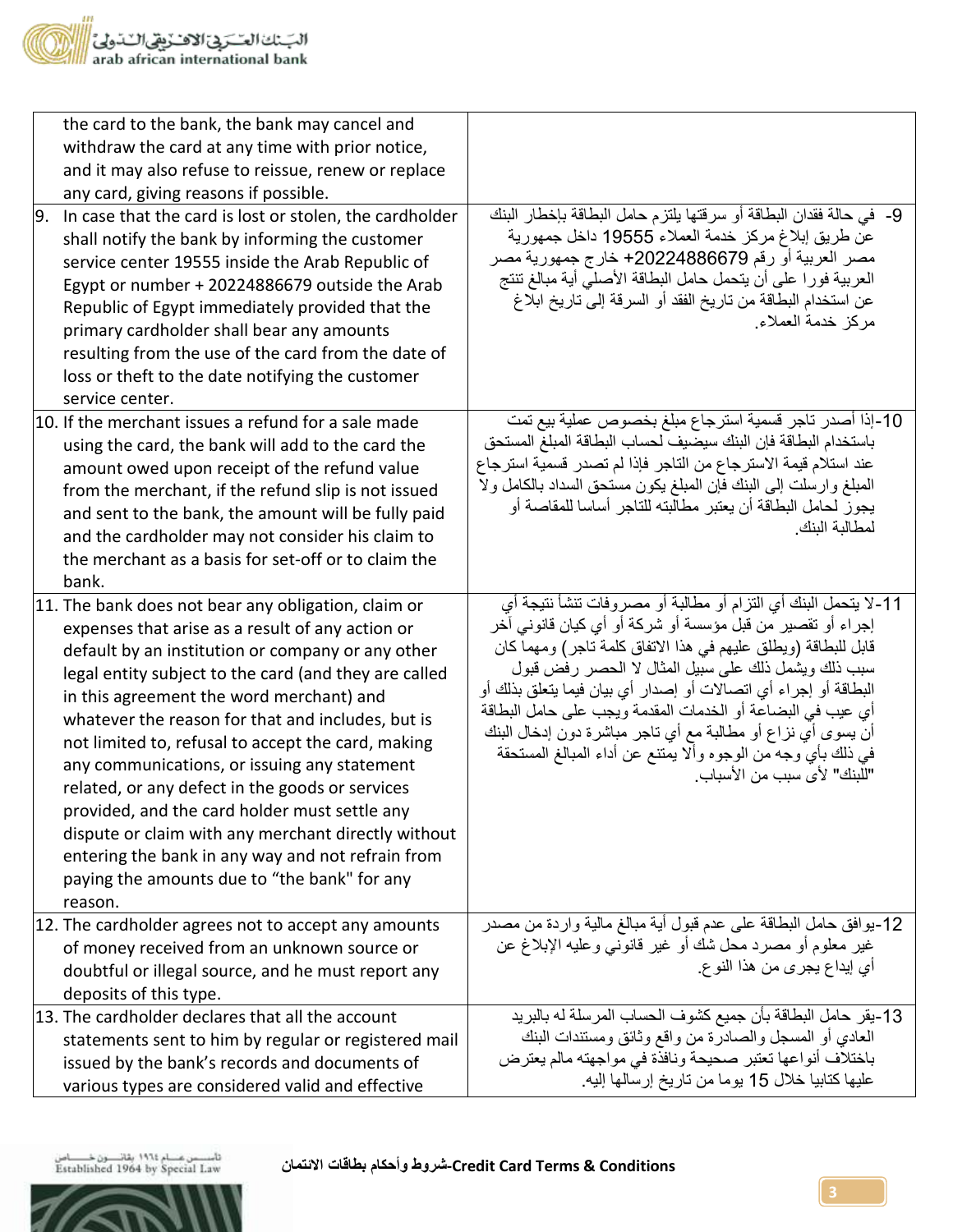

| against it unless it is objected written within 15                                                                                                                                                                                                                                                                                                                                                                                                                                                                                                                  |                                                                                                                                                                                                                                                                                                                                                                                                          |
|---------------------------------------------------------------------------------------------------------------------------------------------------------------------------------------------------------------------------------------------------------------------------------------------------------------------------------------------------------------------------------------------------------------------------------------------------------------------------------------------------------------------------------------------------------------------|----------------------------------------------------------------------------------------------------------------------------------------------------------------------------------------------------------------------------------------------------------------------------------------------------------------------------------------------------------------------------------------------------------|
| days from the date it was sent to him.                                                                                                                                                                                                                                                                                                                                                                                                                                                                                                                              |                                                                                                                                                                                                                                                                                                                                                                                                          |
| 14. The primary or supplementary cardholder must<br>notify the bank written as soon as possible of any<br>changes in office or residence addresses or phone<br>numbers with providing the documents proving this<br>change.                                                                                                                                                                                                                                                                                                                                         | 14-يتعين على حامل البطاقة الأصلية أو الإضافية إخطار البنك كتابيا في<br>أقرب وقت ممكن بأي تغييرات من عناوين عمل أو منزل أو أرقام<br>هاتف مع تقديم المستندات الدالة على ذلك التغيير .                                                                                                                                                                                                                      |
| 15. The "bank" has the right to amend all or any of the<br>above-mentioned conditions without the need for<br>approval of the cardholder, and the "bank" notifies<br>the cardholder of any amendment with the<br>communication channel considered appropriate<br>and the amendments made are an integral part of<br>these conditions without the need for approval of<br>the "cardholder"                                                                                                                                                                           | 15-يحق "للبنك" تعديل كافة أو أي من الشروط المذكورين أعلاه دون<br>الحاجة إلى موافقة حامل البطاقة ويقوم "البنك" بإخطار حامل البطاقة<br>بأي تعديل بالطريقة التي يراها مناسبة وتعتبر التعديلات المدخلة<br>جزء لا يتجزأ من هذه الشروط دون حاجة إلى موافقة "حامل<br>البطاقة".                                                                                                                                  |
| 16. The cardholder should only use the card within the<br>limits of the amount specified in the application for<br>obtaining the card, and the bank has the right to<br>deduct the commissions and declared expenses if<br>the balance of use exceeds the credit limit of the<br>card and if the cardholder does not pay its debts to<br>the bank in the specified dates, then this is a seizure<br>of the bank's funds without the rights, the<br>cardholder is entitled to have criminal responsibility<br>for that, in addition to his/her civil responsibility. | 16-يلتزم حامل البطاقة بألا يستخدم البطاقة إلا في حدود المبلغ المحدد<br>في طلب الحصول على البطاقة وللبنك الحق بخصم العمولات<br>والمصاريف المعلنة إذا ما زاد رصيد الاستخدام عن الحد الائتماني<br>للبطاقة وإذا تأخر عن سداد مديونيته قبل البنك في المواعيد المحددة<br>فإن ذلك يعد استيلاء منه على أموال البنك بدون وجه حق ويكون<br>مسئو لا مسئولية جنائية عن ذلك فضلا عن مسئوليته المدنية.                  |
| 17. The customer is obligated to bear all direct and<br>indirect responsibilities that fall on him as a result<br>of using the registered calls feature with the bank's<br>call center, without any responsibility on the bank<br>with respect to the following: (Update data,<br>activate the card, activate any of the services that<br>the bank provides through the call center now and<br>in the future) The bank has the right to review all<br>customer data to verify his identity before<br>activating any service.                                        | 17-يلتزم العميل بتحمل كافة المسئوليات المباشرة والغير مباشرة التبي<br>تقع عليه نتيجة استخدامه خاصية المكالمات المسجلة مع مركز<br>اتصالات البنك وذلك دون أدنبي مسئولية على البنك فيما بتعلق<br>بالآتي: (تحديث البيانات، تفعيل البطاقة، تفعيل أي من الخدمات التي<br>بتيحها البنك من خلال مركز الاتصالات حاليا ومستقبلا) هذا ويحق<br>للبنك مراجعة كافة بيانات العميل للتحقق من شخصيته قبل تفعيل أي<br>خدمة. |
| 18. The signature of the cardholder on the request to<br>obtain the card is an unconditional acceptance of all<br>applicable terms of use and to be activated by the<br>customer by contacting the customer service<br>center.                                                                                                                                                                                                                                                                                                                                      | 18-يعتبر توقيع حامل البطاقة على طلب الحصول على البطاقة قبولا<br>غير مشروط لكافة شروط الاستخدام المعمول بها ويتم تفعيلها من<br>قبل العميل عن طريق الاتصال بمركز خدمة العملاء.                                                                                                                                                                                                                             |
| 19. The bank has the right to inquire about the<br>applicant to obtain the card in other banks and the<br>Central Bank of Egypt without referring to him.                                                                                                                                                                                                                                                                                                                                                                                                           | 19-يحق للبنك الاستعلام عن طالب الحصول على البطاقة من البنوك<br>الأخرى والبنك المركزي المصري دون الرجوع إليه                                                                                                                                                                                                                                                                                              |

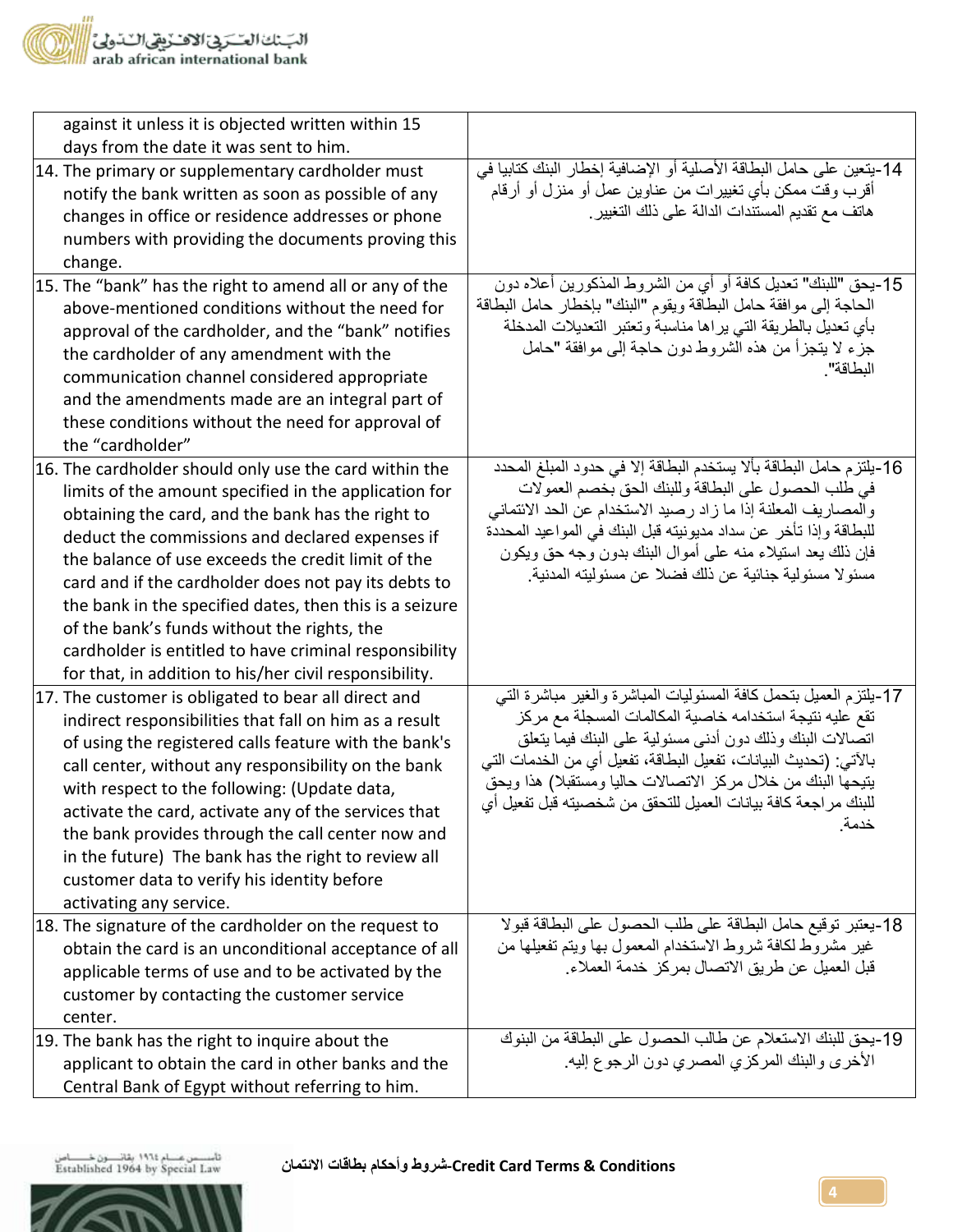البّـنك العـّـرَبيّ الاقــرْبِيّ الــّـدوليّ <mark>ا</mark><br>arab african international bank

| 20. The cardholder may not dispose of any of the card's<br>guarantees (deposits - accounts - savings<br>certificates  etc.) except after the approval of the<br>bank and the period of time specified by a bank<br>from canceling the card and returning it to the<br>bank, and the bank has the right to liquidate the<br>guarantees at any time in the event of a customer's<br>delay in paying the debt owed to the bank or delay<br>exceeding the guarantee amount, without the need<br>to notify or warn him. | 20-لا يجوز لحامل البطاقة التصرف في أي ضمانات خاصة بالبطاقة<br>(ودائع ــ حسابات ـــ شهادات ادخارية  إلخ) إلا بعد موافقة البنك<br>وبعد مرور المدة التي يحددها البنك من إلغاء البطاقة وردها للبنك<br>وللبنك الحق في تصفية الضمانات في أي وقت وذلك في حالة تأخر<br>العميل في سداد المديونية المستحقة عليه للبنك أو توقفه عن سداد ما<br>يزيد عن قيمة الضمانة وذلك دون حاجة إلىي التنبيه عليه أو إنذاره.                                                               |
|--------------------------------------------------------------------------------------------------------------------------------------------------------------------------------------------------------------------------------------------------------------------------------------------------------------------------------------------------------------------------------------------------------------------------------------------------------------------------------------------------------------------|------------------------------------------------------------------------------------------------------------------------------------------------------------------------------------------------------------------------------------------------------------------------------------------------------------------------------------------------------------------------------------------------------------------------------------------------------------------|
| 21. Fees and commissions: Please see our website                                                                                                                                                                                                                                                                                                                                                                                                                                                                   | 21-الرسوم والعوائد: برجاء الاطلاع على موقعنا الإلكتروني                                                                                                                                                                                                                                                                                                                                                                                                          |
| www.aaib.com, visit any of our branches, or<br>contact the customer Service Center at 19555.                                                                                                                                                                                                                                                                                                                                                                                                                       | <u>www.aaib.com</u> أو زيارة أي فرع من فروعنا أو الاتصال<br>بمركز خدمة العملاء 19555.                                                                                                                                                                                                                                                                                                                                                                            |
| 22. The bank has the right to record the phone<br>conversations that take place with cardholders<br>when they contact the bank's customer service<br>center. These registrations are evidence of the<br>authenticity of what was stated by the cardholder,<br>and the bank has the right to use the records<br>obtained from them in the cases that the bank<br>deems necessary and without the need to refer to<br>the customer.                                                                                  | 22-يحق للبنك تسجيل المحادثات الهاتفية التي تتم مع حاملي البطاقات<br>عند اتصالهم بمركز خدمة العملاء الهاتفية للبنك وتعتبر تلك<br>التسجيلات دليلا بصحة ما جاء فيها من قبل حامل البطاقة كما يحق<br>للبنك استخدام التسجيلات المتحصل عليها في الاحوال التي يرى<br>البنك الاعتداد بها ودون حاجة للرجوع إلىي العميل                                                                                                                                                     |
| 23. The bank reserves the right to amend the calculated<br>interest amount or other fees from time to time<br>according to its reports. The announcement of fees<br>and returns by means that the bank deems<br>appropriate is effective for the cardholder, and the<br>use of the card after the effective date of any<br>amendment to these terms and conditions (as<br>determined in the bank's notice) is an acceptance<br>by the cardholder for that modification without any<br>objection.                   | 23-يحتفظ البنك بحقه في تعديل قيمة العوائد المحتسبة أو الرسوم<br>الأخرى من وقت لأخر وفقأ لتقاريره ويعتبر الإعلان عن الرسوم<br>والعوائد بالوسائل التبي يرى البنك أنها مناسبة إشعاراً نافذاً لحامل<br>البطاقة ويمثل استخدام البطاقة بعد تاريخ سريان أي تعديل لهذه<br>الشروط والأحكام (حسبما يتم تحديده في إشعار البنك) قبولاً من<br>حامل البطاقة لذلك التحديل دون أية تحفظات عليه                                                                                   |
| 24. This agreement is subject to the Egyptian law and<br>the specialized courts in the courts of Giza and<br>Cairo regardless of different degrees and types or<br>any court chosen by the bank.                                                                                                                                                                                                                                                                                                                   | 24-يخضع هذا الاتفاق لأحكام القانون المصري والمحاكم المختصة في<br>محاكم الجيزة والقاهرة على اختلاف درجاتها وأنواعها أو أي محكمة<br>يختار ها البنك                                                                                                                                                                                                                                                                                                                 |
| 25. In the case of requesting the issuance of the card in<br>the name of a legal person (individual institution -<br>company - joint account holders) and the bank's<br>approval on this, the legal person or joint account<br>holders jointly are obliged to pay all financial<br>obligations that may result from the use of the card<br>/ cards granted to him without violation to the                                                                                                                         | 25-في حالة طلب إصدار البطاقة باسم شخص اعتباري (مؤسسة فردية<br>ـــ شركة ـــ أصحاب حساب مشترك) وموافقة البنك على ذلك يلتزم<br>الشخص الاعتباري أو أصحاب الحساب المشترك مجتمعين بسداد<br>كافة الالتز امات المالية التي قد تنتج عن استعمال البطاقة/ البطاقات<br>الممنوحة له بدون أن يخل ذلك بحق البنك مصدر البطاقة إلى<br>الرجوع على مستخدميها الفعليين وهذا يعنى أن للبنك مطلق الحق<br>في الرجوع على أيهما أو عليهما سوياً دون أن يحق لأي منهما<br>الاعتراض على ذلك. |



**Conditions & Terms Card Credit-شروط وأحكام بطاقات االئتمان**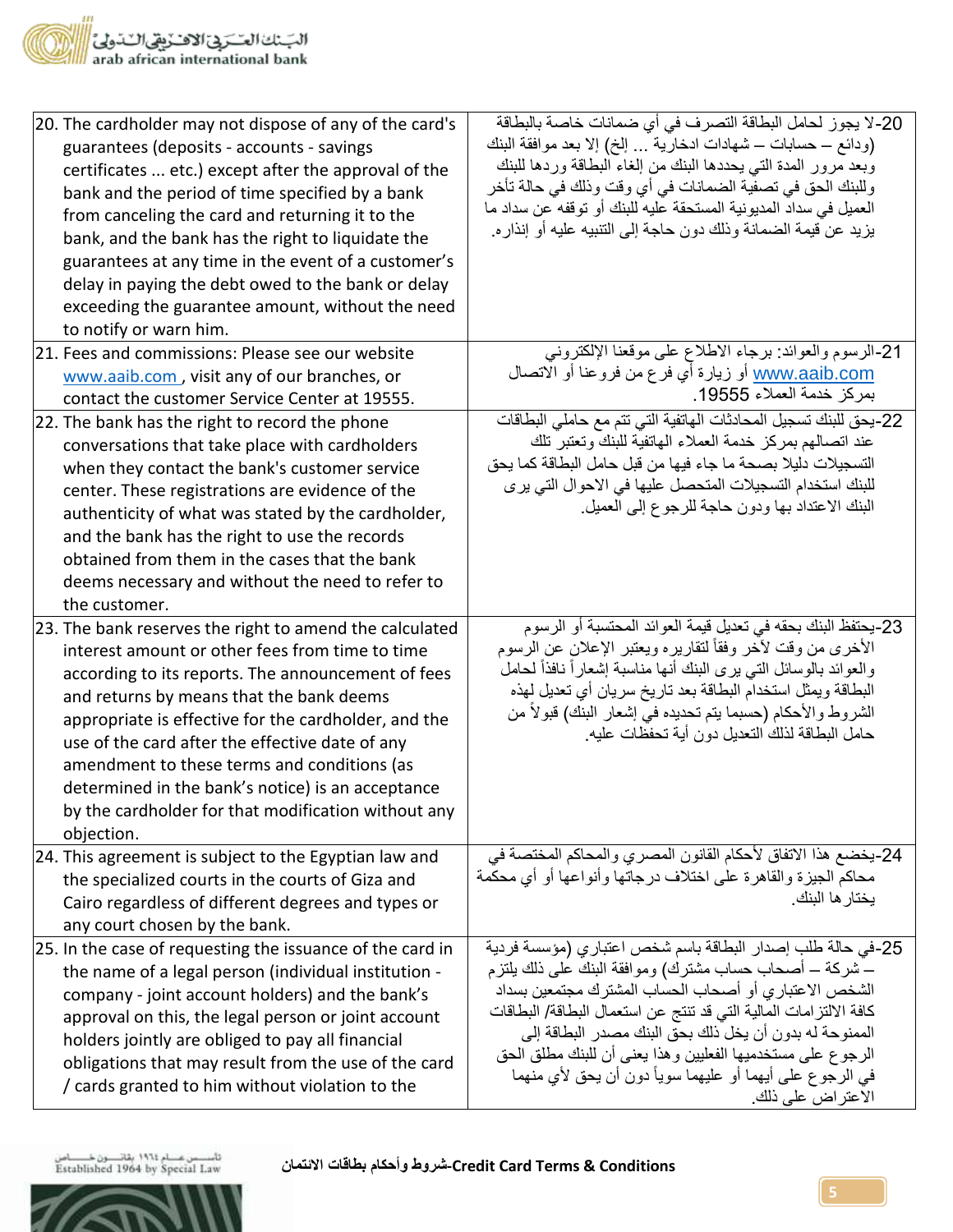| issuer bank's right to refer to its actual users, and<br>this means that the bank has the absolute right to<br>refer to either or both of them together without<br>either of them having the right to object to that.<br>26. The issuance of the card is subject to the approval<br>of the bank (at its discretion) and against the<br>guarantees determined by it. The bank has the right<br>to continue to assess the credit status of the<br>cardholder before and after the issuance, and he<br>has the right to stop and / or cancel or decrease the<br>credit limit for it at any stage, in light of its credit<br>policy and give reasons if possible. The cardholder<br>authorizes the bank with an unconditional and<br>irreversible authorization to disclose all of its<br>information to any party it deems appropriate at its | 26-يكون إصدار البطاقة خاضع لموافقة البنك (التي يستقل بتقدير ها)<br>ومقابل الضمانات التي يحددها. ويكون للبنك الحق في الاستمرار<br>بتقييم الوضع الائتماني لحامل البطاقة قبل الإصدار وبعده ويكون له<br>الحق في وقفها و/أو إلغائها أو تخفيض الحد الائتماني الخاص بها في<br>أية مرحلة وذلك في ضوء سياسته الائتمانية مع إبداء الأسباب ان<br>أمكن ويفوض حامل البطاقة البنك نفويضا غير مشروط ولا رجعة<br>فيه عنه بالإفصاح عن كافة المعلومات الخاصة به لأية جهة يرتئيها<br>وفق تقدير ه.                                 |
|--------------------------------------------------------------------------------------------------------------------------------------------------------------------------------------------------------------------------------------------------------------------------------------------------------------------------------------------------------------------------------------------------------------------------------------------------------------------------------------------------------------------------------------------------------------------------------------------------------------------------------------------------------------------------------------------------------------------------------------------------------------------------------------------------------------------------------------------|----------------------------------------------------------------------------------------------------------------------------------------------------------------------------------------------------------------------------------------------------------------------------------------------------------------------------------------------------------------------------------------------------------------------------------------------------------------------------------------------------------------|
| discretion.<br>27. To take advantage of the offers offered on credit                                                                                                                                                                                                                                                                                                                                                                                                                                                                                                                                                                                                                                                                                                                                                                       | 27-للاستفادة من العروض المقدمة على البطاقات الائتمانية برجاء                                                                                                                                                                                                                                                                                                                                                                                                                                                   |
| cards, please visit our website www.aaib.com.                                                                                                                                                                                                                                                                                                                                                                                                                                                                                                                                                                                                                                                                                                                                                                                              | الاطلاع على موقعنا الإلكتروني www.aaib.com                                                                                                                                                                                                                                                                                                                                                                                                                                                                     |
| 28. In case that I use my credit card on the internet and<br>know in advance the seriousness of this use and the<br>risks that may result from it, as others may be able<br>to use the same card to complete operations in his<br>favor. So accordingly when it is not possible to<br>discover it technically by your esteemed bank, I<br>accept my full responsibility against the debts that<br>may result from this use, and I commit to pay them.<br>The validity of this declaration is extended<br>throughout the period of validity of the card,<br>whether during the original validity period or the<br>renewed period.                                                                                                                                                                                                           | 28-في حالة قيامي باستخدام البطاقة الائتمانية الخاصىة بي على شبكة<br>الإنترنت وعلمي المسبق بخطورة هذا الاستخدام وما قد ينتج عنه من<br>مخاطر ، إذ قد يتمكن الغير من استخدام ذات البطاقة لإتمام عمليات<br>لصـالحه من قبل مصـر فكم الموقر لذا فإننـي بموجب كتابـي هذا بـانـه<br>في حالة وتعذر اكتشاف ذلك فنياً أقر بمسئوليتي الكاملة عن ما قد<br>ينتج عن هذا الاستخدام من مديونيات التزم بسدادها. يستمر العمل<br>بهذا الإقرار طوال مدة سريان البطاقة سواء خلال مدة صلاحيتها<br>الأصلية أو المجددة                  |
| 29. In case the customer wants to close the primary/<br>supplementary card, this is done by written request<br>by visiting one of the bank's branches. The<br>customer shall deliver the original card to be<br>canceled, and the total debts of the card will be<br>due, in addition to any claim subsequent to the card<br>closing date. The card will be closed within two<br>working days. In the case of the secured cards, the<br>customer is free to dispose of the guarantee a<br>month after the card's closure date.<br>The closure request will not be considered unless<br>the card total outstanding balance are settled<br>immediately.                                                                                                                                                                                      | 29-في حالة رغبة العميل إغلاق البطاقة الاصلية/الإضافية، يتم ذلك<br>بطلب كتابي عن طريق زيارة أحد فروع البنك ويتعين على العميل<br>تسليم أصل البطاقة المراد إلغائها وتصبح اجمالي مديونية البطاقة<br>واجبة السداد بالإضافة الى أي مطالبة لاحقه لتاريخ اغلاق البطاقة.<br>على ان يتم اغلاق البطاقة في خلال يومين عمل وفي حالة البطاقات<br>المغطاة، يكون للعميل حرية التصريف في الضمانة بعد شهر من<br>تاريخ إغلاق البطاقة<br>لا يعتد بطلب إغلاق البطاقة الا بعد سداد إجمالي المديونيات المعلقة<br>على البطاقة في حينه. |

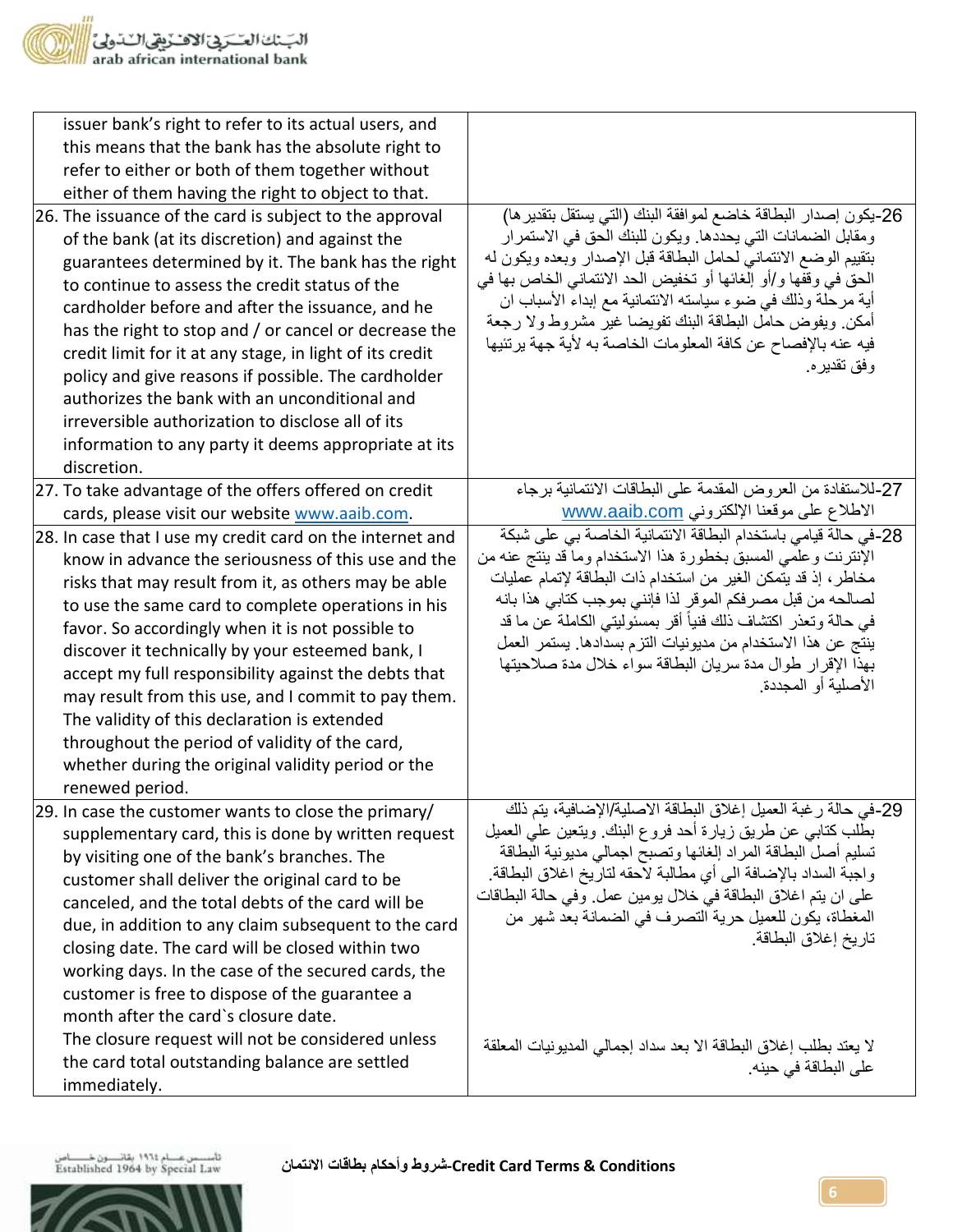| 30. The bank has the right to cancel the primary /<br>supplementary card in case that it is not activated<br>within six months from the date of issue. In case of<br>requesting re-issuance of the card, it will be treated<br>as a new card.                                                                                                                                                                                                                                                                                                                                                                                                                                                                                                                                                                                                                                                                                                                                                                                                                                                                                                                                                                                                                                                                                                                                                                                                                                                                                                | 30-يحق للبنك إلغاء البطاقة الاصلية/الإضافية وذلك في حالة عدم تفعيلها<br>في خلال سنة أشهر من تاريخ الإصدار . وفي حالة طلب إعادة<br>اصدار للبطاقة يتم التعامل كأنها بطاقة جديدة                                                                                                                                                                                                                                                                                                                                                                                                                                                                                                                                                                                                                                                                                                                                                                                                                                                                                                                                                                                                                                                                                                                                     |
|----------------------------------------------------------------------------------------------------------------------------------------------------------------------------------------------------------------------------------------------------------------------------------------------------------------------------------------------------------------------------------------------------------------------------------------------------------------------------------------------------------------------------------------------------------------------------------------------------------------------------------------------------------------------------------------------------------------------------------------------------------------------------------------------------------------------------------------------------------------------------------------------------------------------------------------------------------------------------------------------------------------------------------------------------------------------------------------------------------------------------------------------------------------------------------------------------------------------------------------------------------------------------------------------------------------------------------------------------------------------------------------------------------------------------------------------------------------------------------------------------------------------------------------------|-------------------------------------------------------------------------------------------------------------------------------------------------------------------------------------------------------------------------------------------------------------------------------------------------------------------------------------------------------------------------------------------------------------------------------------------------------------------------------------------------------------------------------------------------------------------------------------------------------------------------------------------------------------------------------------------------------------------------------------------------------------------------------------------------------------------------------------------------------------------------------------------------------------------------------------------------------------------------------------------------------------------------------------------------------------------------------------------------------------------------------------------------------------------------------------------------------------------------------------------------------------------------------------------------------------------|
| 31. The bank provides Internet banking services, so<br>please see the terms and conditions published on<br>www.aaib.com.                                                                                                                                                                                                                                                                                                                                                                                                                                                                                                                                                                                                                                                                                                                                                                                                                                                                                                                                                                                                                                                                                                                                                                                                                                                                                                                                                                                                                     | 31-يقوم البنك بتقديم خدمات الإنترنت بالبنكي فبرجاء الاطلاع على<br>الشروط والاحكام المنشورة على www.aaib.com.                                                                                                                                                                                                                                                                                                                                                                                                                                                                                                                                                                                                                                                                                                                                                                                                                                                                                                                                                                                                                                                                                                                                                                                                      |
| 32. For complaints and suggestions, please call the<br>Customer Service Center on 19555 inside Egypt or<br>on +20 226733107 from outside Egypt or visit our<br>website www.aaib.com.                                                                                                                                                                                                                                                                                                                                                                                                                                                                                                                                                                                                                                                                                                                                                                                                                                                                                                                                                                                                                                                                                                                                                                                                                                                                                                                                                         | 32-للشكاوي والاقتراحات برجاء الاتصال بمركز خدمة العملاء<br>19555 داخل مصر او علي  20226733107+ من خارج<br>مصر او زيارة موقعنا الالكتروني www.aaib.com                                                                                                                                                                                                                                                                                                                                                                                                                                                                                                                                                                                                                                                                                                                                                                                                                                                                                                                                                                                                                                                                                                                                                             |
| 33. International sanctions:<br>The cardholder acknowledges that he/she is subject to<br>the legal obligation with respect to international<br>sanctions regulations as enacted by the United Nations,<br>Security Council, the European Union, and the USA or<br>local competent authorities. The rules include global<br>sanctions against countries or specific sanctions for<br>goods, services, etc.<br>Definitions:<br>"International sanctions": means the economic or<br>financial sanctions imposed on any individual or entity<br>(hereinafter a "person"), aircraft, vessel, country,<br>territory or government including, but not limited to,<br>embargoes, freezing of assets, sanctions against any<br>particular sectors of an economy and other<br>restrictions on engaging in dealings with the above<br>mentioned sanctions targets. International sanctions<br>are issued, administered or, enforced by the United<br>Nations Security Council, the European Union, the<br>United States of America (including the U.S.<br>Department of the Treasury's Office of Foreign Assets<br>Control and the U.S. Department of state) or by any<br>relevant local authority or state.<br>"Sanctioned person": means any Person subject to or<br>targeted by the International Sanctions.<br>"Sanctioned country": means any country, territory or<br>government targeted or whose government is subject<br>to International Sanctions forbidding or restricting<br>relationships with these country, territory or<br>government. | 33-العقوبات الدولية:<br>يقر حامل البطاقة بموجب هذا أنه خاضع للالتزام القانوني فيما يتعلق<br>بقواعد العقوبات الدولية على النحو الذي وضعته الأمم المتحدة<br>ومجلس الأمن والاتحاد الأوروبي والولايات المتحدة الأمريكية<br>والسلطات المحلية المختصة وتشمل القواعد العقوبات الشاملة<br>المفروضة على الدول أو العقوبات المحددة المفروضة على السلع<br>والخدمات وإلخ<br>التعر يفات<br>"العقوبات الدولية": تعني العقوبات الاقتصادية أو المالية المفروضة<br>على أي فرد أو كيان (يشار إليه فيما يلي بكلمة "شخص") أو طائرة<br>أو سفينة أو دولة أو إقليم أو حكومة بما فـي ذلك، علـي سبيل المثال لا<br>الحصر، الحظر وتجميد الأصول، والعقوبات ضد أيه قطاعات معينة<br>في اقتصاد ما، وكذلك القيود الأخرى على الانخراط في التعامل مع<br>الأطراف المستهدفة بالعقوبات المذكورة أعلاه ويتم إصدار<br>العقوبات الدولية أو إدارتها أو إنفاذها من قبل مجلس الأمن التابع<br>للأمم المتحدة والاتحاد الأوروبي والولايات المتحدة الأمريكية (بما<br>في ذلك مكتب مراقبة الأصول الأجنبية بوزارة الخزانة الأمريكية<br>ووزارة الخارجية الأمريكية) أو بواسطة أي سلطة محلية أو دولة<br>دات صلة<br>"شخص خاضع للعقوبات": يعني أي شخص يخضع للعقوبات<br>الدولية أو تستهدفه تلك العقوبات<br>"دولة خاضعة للعقوبات": تعني أي دولة أو إقليم أو حكومة مستهدفة<br>أو تخضع حكومتها لعقوبات دولية أو تحظر أو تقيد العلاقات مع هذه<br>الدولة أو الإقليم أو الحكومة |
| 1. To the best of the cardholder knowledge nor any of                                                                                                                                                                                                                                                                                                                                                                                                                                                                                                                                                                                                                                                                                                                                                                                                                                                                                                                                                                                                                                                                                                                                                                                                                                                                                                                                                                                                                                                                                        | 1. لحد علم حامل البطاقة، فإنني أيا من المفوضين او الوكلاء او<br>الممثلين عني ليس:                                                                                                                                                                                                                                                                                                                                                                                                                                                                                                                                                                                                                                                                                                                                                                                                                                                                                                                                                                                                                                                                                                                                                                                                                                 |

تأسسس عسلم ١٩٦٤ بقائســــون خــــــــــاص<br>Established 1964 by Special Law



**Conditions & Terms Card Credit-شروط وأحكام بطاقات االئتمان**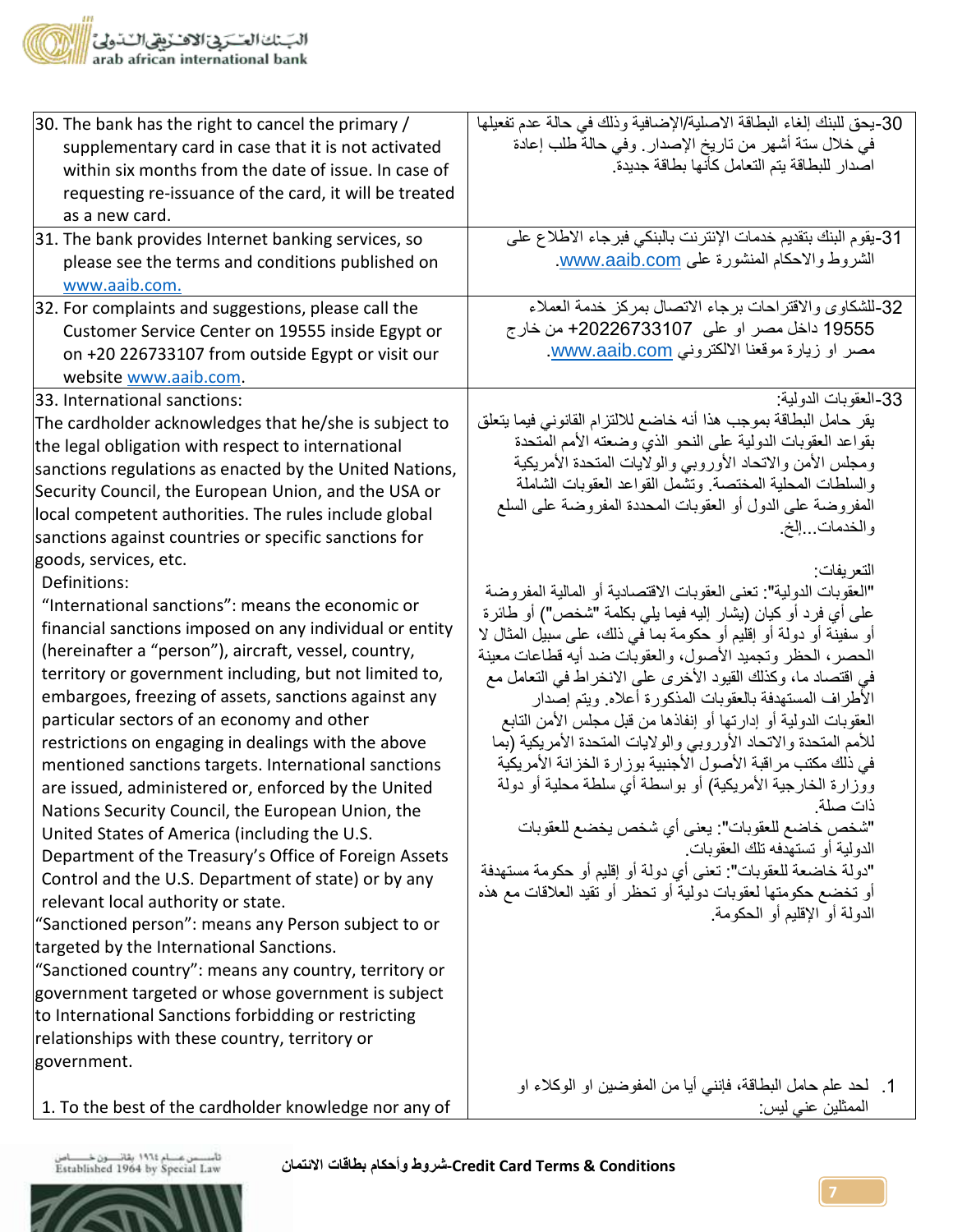

| my delegate, attorney-in-fact, agent, or representative |  |  |
|---------------------------------------------------------|--|--|
| l is:                                                   |  |  |
|                                                         |  |  |

- a) A sanctioned person, or
- b) A person, which is:
	- owned or controlled by a sanctioned person, or
	- located, incorporated or resident in a Sanctioned Country, or
	- engaged in any activity with a Sanctioned Person, or
	- having received funds or any other assets from a sanctioned person, or
	- Engaged in any activity with a person located, incorporated or resident in a Sanctioned Country.

2. The Cardholder confirms that he/she has to comply with International Sanctions regulations.

3. The present representations are deemed to be repeated until the debit balances is fully settled. 4.The card holder undertakes to immediately notify AAIB of any fact arising to his/her knowledge which is likely to make inaccurate any of his/her representations with respect to International Sanctions and any related documents or collaterals related to the Credit Card.

5. The Cardholder represents and covenants that he/she will not, directly or indirectly, use the proceeds of the Credit Card, or lend, contribute or otherwise make available such proceeds to any subsidiary, joint venture or any other person, in any transactions that could result in financing or facilitating activities or business relationships:

- with a Sanctioned Person or a Person located in any Sanctioned Country, or
- That would in any case, because any Person to be in breach of International Sanctions, including any of the persons involved in the Credit Card application.

6. AAIB shall have the right without being held liable to reject, suspend any financial transfer (either received or to be issued) or payment of cheques and to block

)أ( " شخص خاضع للعقوبات " او )ب(شخص:

- يمتلكه او يتحكم فيه "شخص خاضع للعقوبات"، أو
- يقع او تأسس أو مقيم في "دوله خاضعه للعقوبات"، أو
- ينخرط في أي نشاط مع "شخص خاضع للعقوبات"، أو
- تلقي أمواال أو أي أصول أخري من "شخص خاضع للعقوبات"، أو
- مشارك في أي نشاط مع شخص يقع أو تأسس أو مقيم في "دوله خاضعه للعقوبات".

- .2 يؤكد حامل البطاقة بانه ملتزم بقواعد العقوبات الدولية.
- .3 تعتبر اقرارات حامل البطاقة المتكررة سارية حتى تمام سداد كامل المديونية.
- 4. يتعهد حامل البطاقة بأخطار البنك العربي الإفريقي الدولي فوراُ بأي واقعه تصل الي علمه والتي من المحتمل أن تؤدى إلى عدم دقه أي من إقراراته فيما يتعلق بالعقوبات الدولية المنصوص عليها واي مستندات او ضمانات متعلقة ببطاقة االئتمان.
- .5 يقر حامل البطاقة بأنه لن يستخدم بشكل مباشر أو غير مباشر حصيلة بطاقة االئتمان أو أن يقوم بإقراض هذه الحصيلة أو المساهمة بها أو إتاحة تلك المتحصالت ألي شخص أخر وذلك في أي معاملة يمكن أن تؤدي إلى تمويل أو تيسير أنشطه أو عالقات تجارية:
- مع "شخص خاضع للعقوبات" أو شخص يقع في "دولة خاضعة للعقوبات"، أو
- قد تؤدي، في أي حالة، إلى انتهاك أي شخص للعقوبات الدولية، بما في ذلك أي من الأشخاص المشاركين في بطاقة الائتمان
- 6. يحق للبنك العربي الإفريقي الدولي بدون تحمله لأي مسئولية في رفض أو تعليق أي عملية مدفوعات أو تحويل مالي )سواء تم استلامها أو من المقرر إصدارها) أو سداد الشيكات، وتجميد األموال ذات الصلة أو الحساب المصرفي، وذلك وفقا لتحليل

تأسسس عسام ١٩٦٤ بقائسون خسماس<br>Established 1964 by Special Law